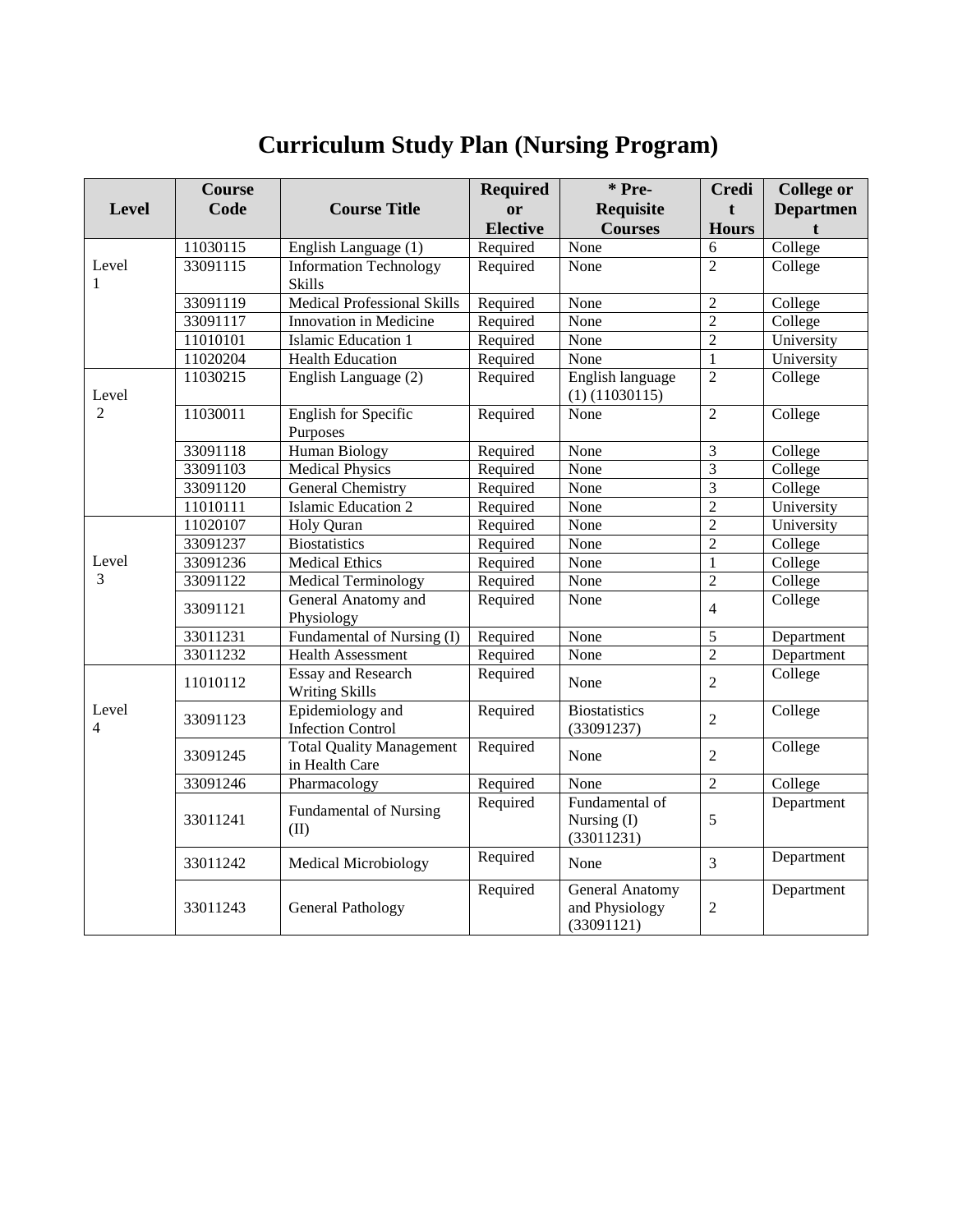|            | 33011351 | Medical-Surgical Nursing<br>(I)                  | Required | <b>Fundamental of Nursing</b><br>$(II)$ (33011241)                                                                                                                  | $\overline{4}$ | Department |
|------------|----------|--------------------------------------------------|----------|---------------------------------------------------------------------------------------------------------------------------------------------------------------------|----------------|------------|
| Level<br>5 | 33011352 | Clinical Practice (I)                            | Required | Fundamental of Nursing<br>$(II)$ (33011241)                                                                                                                         | $\overline{4}$ | Department |
|            | 33011353 | <b>Health Sociology</b>                          | Required | None                                                                                                                                                                | $\overline{2}$ | Department |
|            | 33011354 | <b>Health Psychology</b>                         | Required | None                                                                                                                                                                | $\mathfrak{2}$ | Department |
|            | 33011355 | Obstetrical and<br><b>Gyneacological Nursing</b> | Required | <b>Fundamental of Nursing</b><br>$(II)$ (33011241)                                                                                                                  | $\overline{4}$ | Department |
|            | 33011356 | Growth and Development                           | Required | <b>Fundamental of Nursing</b><br>$(II)$ (33011241)                                                                                                                  | $\overline{2}$ | Department |
| Level<br>6 | 33011361 | Medical-Surgical Nursing<br>(II)                 | Required | Medical-Surgical<br>Nursing (I) (33011351)                                                                                                                          | $\overline{4}$ | Department |
|            | 33011362 | Clinical Practice (II)                           | Required | Clinical Practice (I)<br>(33011352)                                                                                                                                 | $\overline{4}$ | Department |
|            | 33011363 | Pediatric and Child Health<br>Nursing            | Required | Growth and Development<br>(33011356)                                                                                                                                | $\overline{4}$ | Department |
|            | 33011364 | <b>Gerontological Nursing</b>                    | Required | Medical-Surgical<br>Nursing (I) (33011351)                                                                                                                          | $\mathfrak{2}$ | Department |
|            | 33011365 | <b>Research Methodology</b>                      | Required | <b>Essay and Research</b><br>Writing Skills (11010112)                                                                                                              | $\overline{2}$ | Department |
|            | 33011366 | Genetics in Nursing<br>Profession                | Required | Medical-Surgical<br>Nursing (I) (33011351)                                                                                                                          | $\overline{2}$ | Department |
| Level<br>7 | 33011471 | <b>Critical Care Nursing</b>                     | Required | <b>Medical-Surgical Nursing</b><br>(II) (33011361)+ Pediatric<br>and Child Health Nursing<br>$(33011363)$ + Obstetrical and<br>Gyneacological Nursing<br>(33011355) | 4              | Department |
|            | 33011472 | Clinical practice (III)                          | Required | Clinical Practice (II)<br>(33011362)                                                                                                                                | $\overline{4}$ | Department |
|            | 33091477 | <b>Medical Informatics</b>                       | Required | None                                                                                                                                                                | $\overline{2}$ | College    |
|            | 33011473 | <b>Evidence-Based Nursing</b>                    | Required | <b>Research Methodology</b><br>(33011365)                                                                                                                           | $\overline{2}$ | Department |
|            | 33011474 | <b>Emergency Nursing</b>                         | Required | Medical-Surgical Nursing<br>(II) (33011361)+ Pediatric<br>and Child Health Nursing<br>$(33011363)$ + Obstetrical and<br><b>Gyneacological Nursing</b><br>(33011355) | 3              | Department |
|            | 33011475 | Forensic Medicine                                | Required | Medical-Surgical Nursing<br>(II) (33011361)+ Pediatric<br>and Child Health Nursing<br>(33011363)                                                                    | $\overline{2}$ | Department |
|            | 33011476 | Nursing Theories                                 | Required | None                                                                                                                                                                | $\mathbf{1}$   | Department |